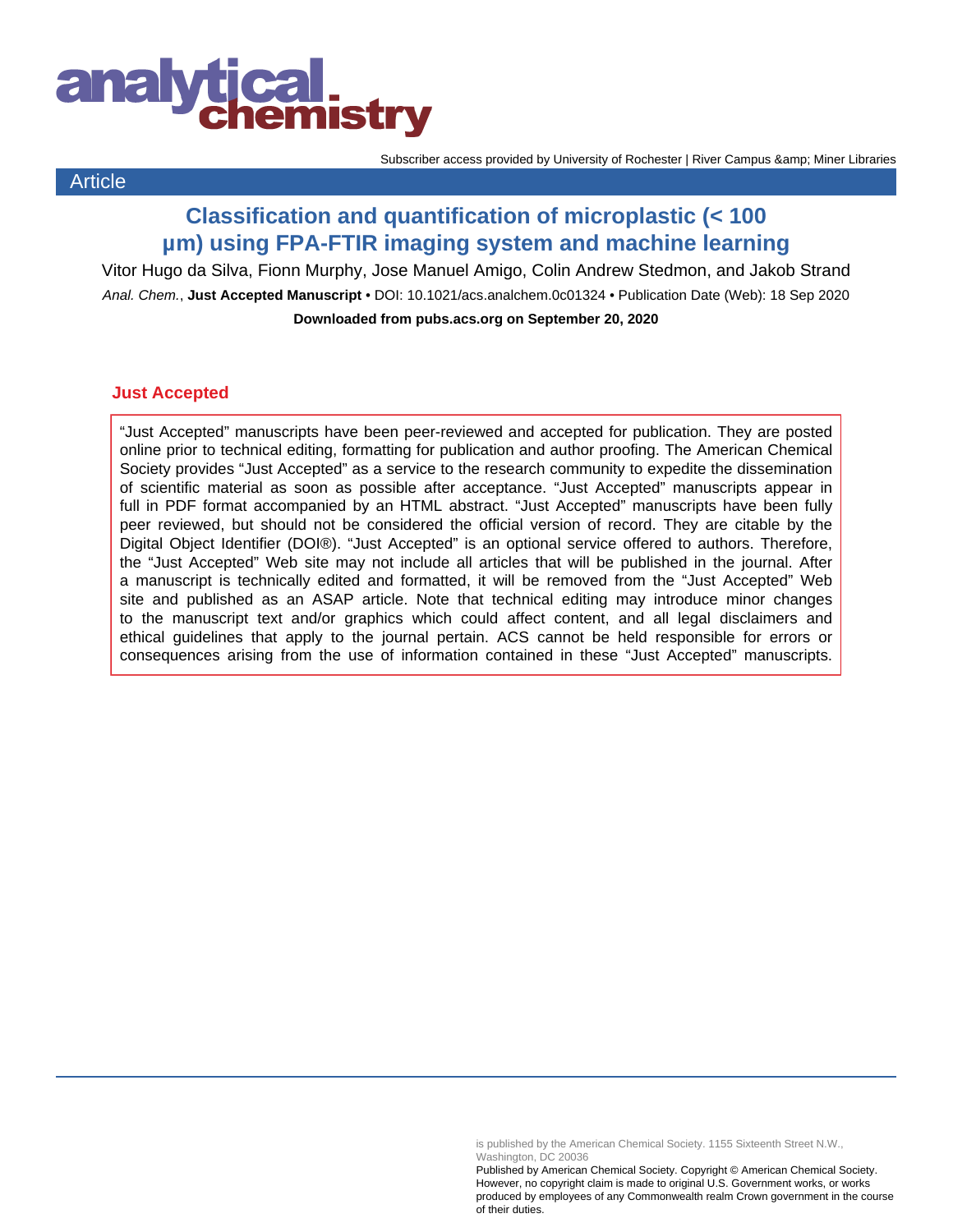# **Classification and quantification of microplastic (< 100 µm) using FPA-FTIR imaging system and machine learning**

Vitor H. da Silva\*,<sup>a</sup>, Fionn Murphy<sup>a</sup>, Jose M. Amigo<sup>b,c</sup>, Colin Stedmon<sup>d</sup>, Jakob Strand<sup>a</sup>

a Department of Bioscience, Aarhus University, Frederiksborgvej 399, 4000 Roskilde, Denmark.

b IKERBASQUE, Basque Foundation for Science, 48011, Bilbao, Spain

c Department of Analytical Chemistry, University of the Basque Country UPV/EHU, PO. Box 644, 48080 Bilbao, Basque Country, Spain

d National Institute of Aquatic Resources, Technical University of Denmark, Kemitorvet, 2800 Kgs. Lyngby, Denmark.

\* Corresponding author: vhs@bios.au.dk

**ABSTRACT:** Microplastics are defined as microscopic plastic particles in the range from few  $\mu$ m and up to 5 mm. These small particles are classified as primary microplastic when they are manufactured in this size range, whereas secondary microplastics arise from the fragmentation of larger objects. Microplastics are a widespread emerging pollutant and investigations are underway to determine potential harmfulness to biota and human health. However, progress is hindered by the lack of suitable analytical methods for rapid, routine and unbiased measurements. This work aims to develop an automated analytical method for the characterization of small microplastic (< 100 µm) using micro Fourier Transform Infrared (µ-FTIR) hyperspectral imaging and machine learning tools. Partial least squares discriminant analysis (PLS-DA) and soft independent modelling of class analogy (SIMCA) models were evaluated, applying different data pre-processing strategies for classification of nine of the most common polymers produced worldwide. The hyperspectral images were also analyzed to quantify particle abundance and size automatically. PLS-DA presented a better analytical performance in comparison with SIMCA models with higher sensitivity, sensibility and lower misclassification error. PLS-DA was less sensitive to edge effects on spectra and poorly focused regions of particles. The approach was tested on a seabed sediment sample (Roskilde Fjord, Denmark) to demonstrate the method efficiency. The proposed method offers an efficient automated approach for microplastic polymer characterization, abundance numeration and size distribution with substantial benefits for methods standardization.

Plastic represents a wide range of organic polymeric material that is used in a wide variety of applications in modern society. In 2018, the world plastic production reached 359 million tons reflecting its widespread use and continual demand.<sup>1</sup> The evergrowing uses and production of this material entail an increase in the loss of plastic litter into terrestrial and aquatic ecosystems. As a result of their low degradation rate (up to hundreds of years), plastics can persist and accumulate in the environment and are now widely recognized as an emergent environmental contaminant worldwide.<sup>2,3</sup> These synthetic polymers can fragment into smaller pieces under different degradation factors or purposefully manufactured in a small size range being categorized as microplastic when they achieve a size < 5 mm.<sup>4</sup> Although pollution from large plastic debris is the most visible and publicized, the distribution of microscopic plastic fragments is more widespread reaching far from point sources.

Microplastics have been widely reported in different environments worldwide in an ever-expanding range. The concerns about these plastic particles have gained a new dimension due to the potential harm they can cause to biota that ingests them and also potential human health effects.5,6 Although this emerging pollutant needs to be addressed, the field is still relatively young and robust standardized analytical approaches for sampling, treatment and analysis are still in

development. To some extent, this also hinders process in identifying relevant sources and assessing the occurrence, composition, fate and impacts of microplastics. Sampling and isolation of microplastics from the initial environmental matrices (water, soil, sediments, biota or air) are cumbersome operations; mainly due to their microscopic size and their low concentrations in comparison with others interferences such as naturally occurring inorganic and organic matter.<sup>7</sup>

However, significant advances have been made in harmonizing sampling and sample preparation, where some recommendations and protocols have already been published.4,8,9 Polymer identification is complex and involves the use of different analytical methods or measurement modes depending on particle size fractions. Moreover, microplastic characterization is often carried out in a very labor-intensive manner, where the samples are initially analyzed first by visual inspection (optical microscopy) followed, in general, by spectroscopic measurement on selected particles and often with a focus on microplastic particles with sizes above 100 µm or even 500 µm.4,9 Therefore, more systematic, holistic and automated analytical approaches focusing mainly in small microplastic would be beneficial.

Several analytical methods have been described in the literature for microplastic characterization such as vibrational spectroscopy  $10$ , thermogravimetric analysis (TGA) and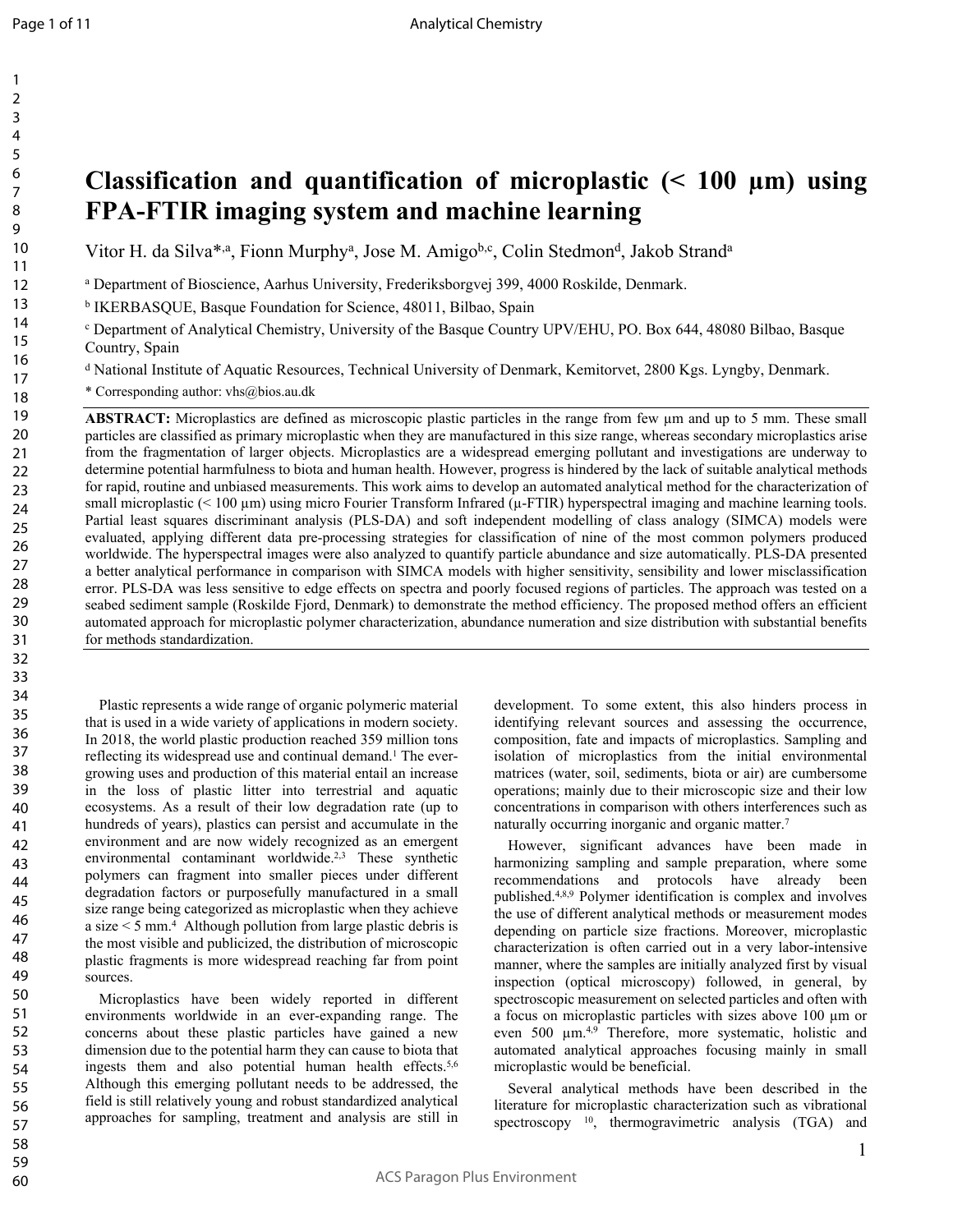pyrolysis-gas chromatography-mass spectroscopy (py-GC-MS).<sup>11</sup> Fourier-Transformed infrared (FTIR) is, arguably, one of the most common techniques used for microplastic identification<sup>12–14</sup>, providing fast and non-destructive measurements, as well as a spectral profile with defined and characteristic peaks for each polymer.<sup>14</sup> Infrared instruments can also be coupled with microscopes (µ-FTIR) for hyperspectral image acquisitions for sample mapping with high precision and spatial resolution.<sup>15</sup>This type of analysis has the advantage of collecting chemical (spectral) and spatial information of several particles at the same time by automated mapping of a sample, allowing the analysis of small microplastic without manual sorting and the estimation of particle features such as their area and diameters.<sup>13</sup>Thus, several types of information can be simultaneously extracted from hyperspectral images in an automated manner.<sup>16</sup>

Simon *et al.*<sup>17</sup> described a method for quantification of microplastic mass and their removal rates at wastewater treatment plants using µ-FTIR hyperspectral imaging. The authors analyzed microplastic in different size range (10-500 µm) and used library searching to characterize the particle/spectra. Renner *et al.*<sup>18</sup> optimized a library search approach with automatic peak detection to assign better the FTIR imaging spectra of microplastics in environmental samples. A series of studies by Primpke *et al.* <sup>19–21</sup> went one step further and developed analytical methods for automated microplastic and microfiber identifications using µ-FTIR imaging and spectra correlation methods. With these strategies, the sample spectra are compared with a reference library for matching and assign the spectra when the similarity surpasses a given threshold. This approach has been applied worldwide for microplastic characterization, such as by Liu *et al.*<sup>22</sup> that identified plastic particles in storm water treatment ponds in Denmark. The spectra similarity are determined by the hit quality index (HQI). The results often rely only on this number that is a potential source of error due to its dependence on the spectral library and the arbitrary threshold applied. Moreover, it is time-consuming since all spectra need to be compared with the whole reference library. Alternatively, multivariate data analysis applying machine learning strategies is well suited and can easily be applied to develop a fully automated process with little or no dependence on a spectral library. Multivariate characterization techniques use both concepts of spectral similarity and dissimilarity which is applied to a database of representative particles. In addition, the models are validated and a statistical evaluation is performed to reduce bias. Furthermore, multivariate models are faster than library searching with results obtained in few minutes once the models have been developed.

Wander *et al.* <sup>23</sup> performed an exploratory analysis of  $\mu$ -FTIR imaging applying Principal Component Analysis (PCA) and Uniform Manifold Approximation and Projection (UMAP) to reduce the data dimensionality and visualize particle similarity. This strategy reduces significantly the analyzed data removing the background information from the images, but further analysis must be performed for spectra characterization. On the other hand, Hufnagl *et al.* <sup>24</sup> developed a method applying a multivariate model (Radon Forest Classifier) for identification of microplastic in environmental samples using hyperspectral images. The authors developed the model for four plastic types and applied spectral descriptors determined by spectroscopy experts for polymer characterization. Thus, it is appropriate to explore more multivariate models for fully automated analysis

by applying data pre-processing strategies, exploratory analysis and multiclass models that embrace the reality of plastics that are more found on the environment.

This work aims to develop an analytical method for small microplastic  $($  100  $\mu$ m) characterization using  $\mu$ -FTIR imaging and multivariate classification tools. Different types of plastic were applied and some morphological features about the particles were also extracted. We propose that with the correct data pretreatment and appropriate selection of hyperspectral data analysis approaches, we can fuel the development of a method to automate the quantification and identification of microplastic from an environmental sample. The proposed method can speed up data analyses, improve quality and reproducibility in polymer assignments and, subsequently, also provide benefits for method standardization.

#### **MACHINE LEARNING BACKGROUND**

A brief theoretical background about the different machine learning multivariate models used in this work is presented here using spectroscopy as an example. A more detailed explanation about the multivariate models can be accessed through the references provided.<sup>25</sup>

**Principal Component Analysis (PCA).** PCA is, by far the most common and well-known multivariate machine learning tool.26,27 It is well suited for exploratory analysis (unsupervised model) and aims to extract underlying features in a multivariate dataset (in this case, spectral data). This technique reduces the data dimensionality by creating a new space with orthogonal variables describing in order the maximum variance of the original dataset. The new variables are called Principal Components (PCs) it is a linear combination of the originals variables.26,28,29 The samples projections in the PCs space are called scores, and it indicates the differences or similarities in composition among the samples. In general, samples with similar chemical composition will group in the score plots. On the other hand, the contribution of the original variables in the new orthogonal axes are called loadings, and they describe the influence of the originals variables to a given PC.26,28,29 The model for PCA decomposition is shown in Eq. (1):  $X = TP<sup>T</sup> +$ 

$$
\mathbf{E} \tag{1}
$$

where X is the measured spectral data (sample by wavenumber),  $T$  is the score matrix (sample by component),  $P<sup>T</sup>$ is the loading matrix (component by wavenumber), and E is the residuals (unexplained data, sample by wavenumber).

In this work, PCA was applied to select the Region of Interest (ROI) in the hyperspectral images before proceeding with an additional model. The ROI is realized on the hyperspectral image to remove any pixel information not related to the plastic particles (i.e. to automatically discard background data from the disk where the sample is placed on). The ROI was selected using the score frequency histogram obtained from a PCA where there is a separation between background and particles driven by the differing spectral properties.<sup>30</sup>

**Partial Least Squares – Discriminant Analysis (PLS-DA).** PLS-DA is a multivariate classification technique (supervised model) based on the PLS regression model. This widespread classification model correlates the independent matrix (X matrix, spectral data) mathematically with the parameters of interest (Y matrix, class membership). In this technique, the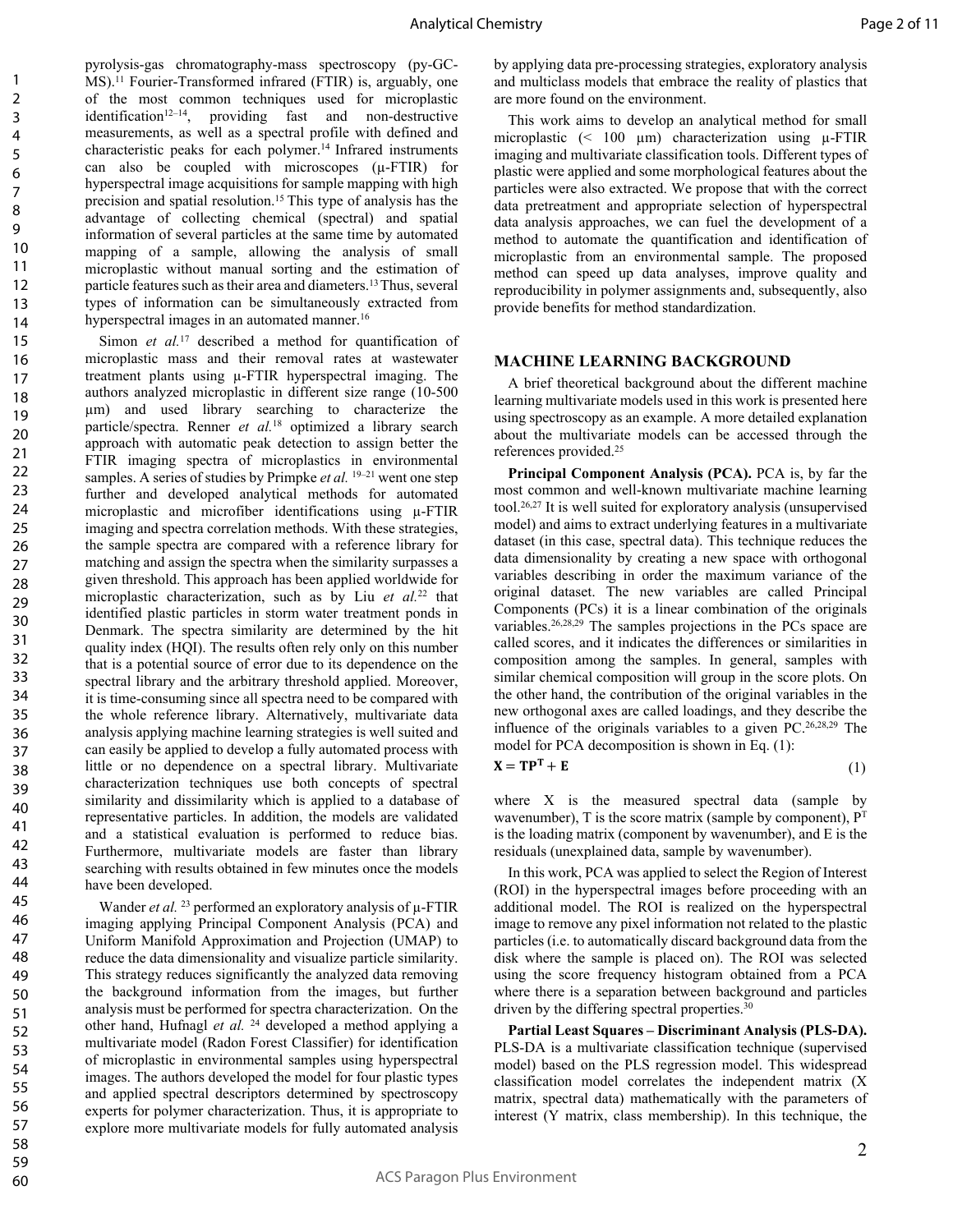model is built by reducing the data dimensionality like PCA (explaining the data as a linear combination of underlying "components"). However, the new variables in PLS models are called Latent Variables (LV), and the direction is determined by the maximum covariance between X and Y matrices, i.e. both matrices are used to describe the new space. The parameter of interest is a dummy binary matrix indicating the assignment of a given sample to a class, i.e., each row of Y matrix is a vector describing information about the class membership of a given sample, whereas each column encoding information for a specific class.<sup>31-33</sup>

One common strategy to perform PLS models is by using a variation of the NIPALS algorithm, in such a way that X and Y matrices are decomposed as shown in Eq. (2) and (3) by maximizing the correlation between the scores T and U:

$$
\mathbf{X} = \mathbf{T}\mathbf{P}^{\mathrm{T}} + \mathbf{E} \tag{2}
$$

$$
Y = UQ^{T} + F
$$
 (3)

where T and U are the score matrices,  $P<sup>T</sup>$  and  $Q<sup>T</sup>$  are the loadings matrices, and E and F are residual matrices.

Class assignment of unknown samples is derived from the Y model estimation  $(Y)$  for each pixel and class using the model's regression coefficient (b) expressed in Eq. (4):

$$
\hat{Y} = TQ^{T} + G = XW(P^{T}W)^{-1}Q^{T} + G = Xb + G \qquad (4)
$$

where W is the weight matrix calculated for each LV and it takes account the contribution of the original variables to explain the Y matrix; G is the residual matrix.

 The PLS-DA model estimates are then used to calculate the probability of a sample belonging to a class. As a discriminant method, PLS is univocal, and the samples have to be assigned to only one class using the highest probability as a classification rule. This limits the approach to having to assign each sample to one of the existing classes in the model.<sup>34</sup> In the case of plastic polymers, a considerable variety of types may make this inappropriate or at least rely on comprehensive coverage of polymer types in the training data. Alternatively, PLS-DA applies a softer classification rule employing a threshold-based prediction on probability theory which can be adjusted as a classification rule instead. Therefore, the highest probability information is used and just the pixels above a determined value are assigned in the class estimated by the model. On the other hand, samples below a determined threshold will be unsigned, and if these samples belong to a plastic class not predefined in the model, it can be updated, and new plastic class included.

**Soft Independent Modeling of Class Analogies (SIMCA).** SIMCA is focused on the analogies among samples from a specific class (category).<sup>32</sup> SIMCA is a PCA-based model and it also follows the Eq. (1). Basically, a PCA model is developed for each nominated class and the boundaries that define the variability of the samples is determined within the multivariate space. In the end, SIMCA presents a collection of PCA models and the distance of unknown samples projected into the PCA models are the base for samples acceptance or rejection in a given category.32,35 As SIMCA models are developed individually for each class, and several criteria can be followed in order to assign the belonging of one sample to different classes. The most common criteria involve the calculation of the distance of the sample to the center of each SIMCA model developed (class modelling criteria). The distance is calculated

using the Hotelling's T-Squared and Q residual obtained from PCA as described by Eq.  $(5)$ :

$$
d_{i,g} = \sqrt{(T_{i,g}^2)^2 + (Q_{i,g})^2} \tag{5}
$$

where  $i<sup>th</sup>$  indicates the samples and  $g<sup>th</sup>$  the class. In this manner, each sample can be individually tested to belong to one, to more than one or to zero classes, depending on a certain threshold imposed of the value d. This might promote that some overlapped boundaries can occur and samples can belong to different categories at the same time. On the other hand, SIMCA model can reject samples with long distance from the model center and, commonly, not classify them in one of the classes predefined.32,36,37 Finally, the calculated distance is used to estimate the probability of a sample belonging to the classes and a threshold is set as a classification rule.<sup>31,37</sup>

One of the SIMCA model advantages is the natural recognition of samples statistically uncorrelated with any of the classes and, therefore, updates on the developed models can be performed. Besides, SIMCA models only observe information within the class, which makes it less sensitive to detect differences between classes.

#### **MATERIAL AND METHODS**

**Samples.** The polymers used in this study are highlighted in Table 1. They were obtained from an internal reference library at Aarhus University (Denmark) of various plastic materials with polymer composition identified from various sources such as food packaging and construction materials. This material is kept as a reference to aid with the identification of plastic taken from the environment. The listed plastics were selected based on the majority of the standard plastic that is produced throughout the world<sup>1</sup>. They are also currently recommended as the primary polymers to focus on in marine monitoring of microplastic in the Northeast Atlantic.<sup>38</sup>

**Table 1.** List of polymers used in this work.

| <b>Plastic Material</b>    | Abbreviation |
|----------------------------|--------------|
| Polyamide                  | <b>PA</b>    |
| Polycarbonate              | PC.          |
| Polyethylene               | PE.          |
| Polyethylene Terephthalate | <b>PET</b>   |
| Polymethyl Methacrylate    | <b>PMMA</b>  |
| Polypropylene              | PP           |
| Polystyrene                | PS           |
| Polyurethane               | PU           |
| Polyvinyl Chloride         | PVC          |

The polymers were ground into tiny pieces using sandpaper and density separated with  $ZnCl<sub>2</sub>$  solution (1.6 g/cm<sup>3</sup>). Density separation is commonly used in microplastic research to separate the polymers from denser particles, making extraction and identification of the microplastic easier.<sup>17</sup> In order to use the plastic size from 100 to 10 µm, each plastic was sieved using stainless steel filters and stored in an ethanol solution. An aliquot of each microplastic solution was pipetted on to an aluminum oxide filter (Anodisc 25 mm diameter, Whatman) with 0.2 um of pore size and vacuum filtered. Therefore, one membrane for each plastic type was produced. These filters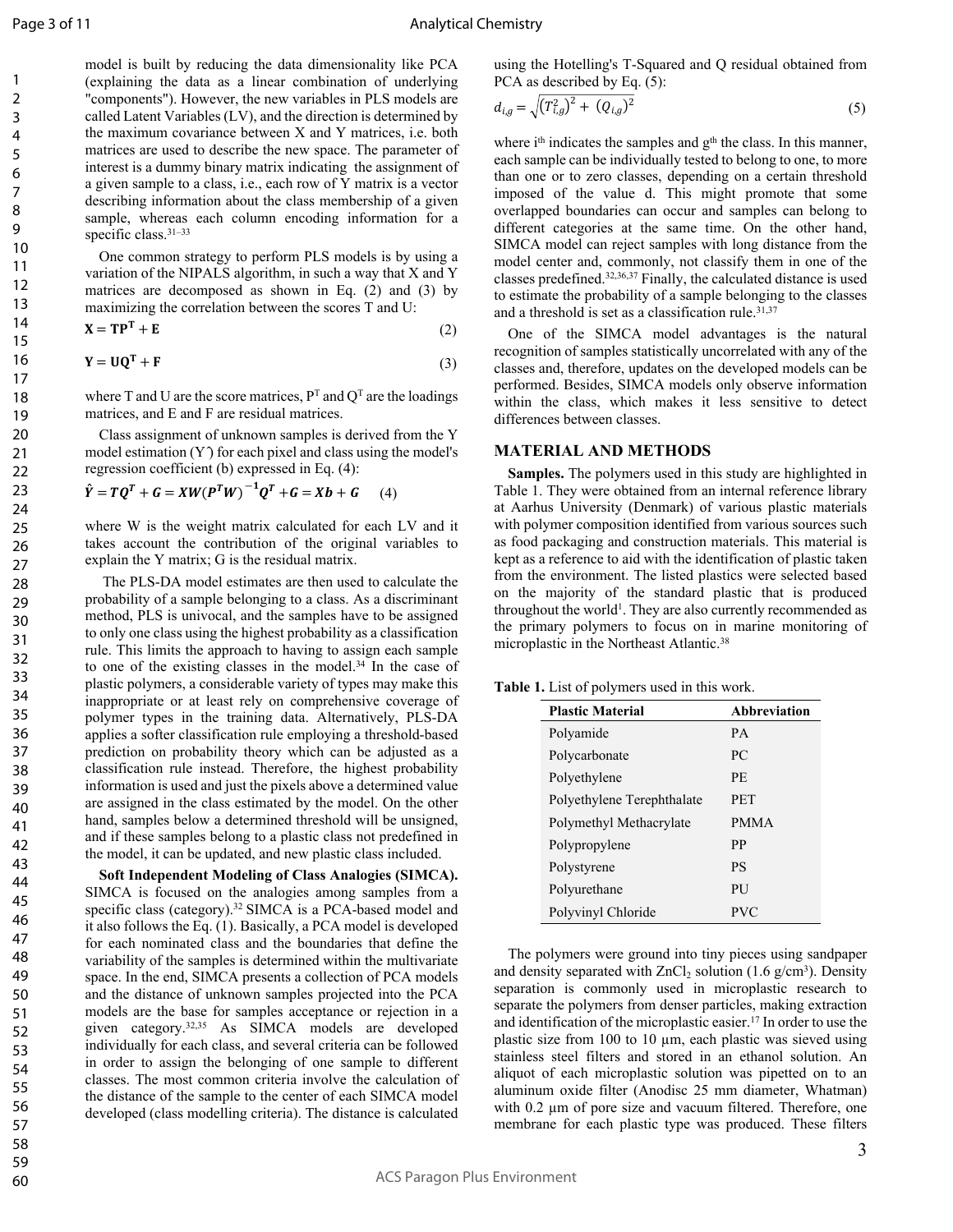were selected to allow a sample to be filtered through the membrane directly on it.<sup>14</sup>

Two additional membranes with mixtures of all plastic types used in this work were produced to increase the complexity of the samples. One of these membranes was spiked with sediment from Roskilde fjord (Denmark) that was previously cleaned and fractioned to obtain a similar size fraction to the plastics. The spiked sediment was cleaned to represent remaining sediment particles that could be not removed on the sample purification.

A seabed sediment sample from Roskilde Fjord (Denmark) was also analyzed to evaluate the method in an environmental sample. The ~2 cm top surface layer of the sediment sample was collected using a Van Veen grab sampler, and 100 mg of sediment were analyzed. Sample purification was carried out according to Strand *et al.* <sup>39</sup>, and the particles were fractioned similarly to the reference plastics in order to obtain the same size fraction. The analyzed muddy sediment sample was characterized by 36% dry weight content, 46% of fine silt and clay particles determined as the  $\leq 63$  µm fraction and a content of total organic carbon (TOC) of 4%.

All µ-FTIR measurements were collected directly on the membrane filter.

**µ-FTIR images acquisition.** µ-FTIR hyperspectral images were collected using a Cary 620 FTIR microscope coupled with a Cary 670 FTIR spectrometer from Agilent Technologies. The microscope is equipped with a Focal Plane Array (FPA) detector with 128 x 128 pixels. The analyses were carried out with a 15x Cassegrain objective in transmission mode with a pixel size of 5.5 µm. Samples were measured in the spectral range of  $3,800 - 1,300$  cm<sup>-1</sup> with spectra resolution of 8 cm<sup>-1</sup> applying 32 scans. Clean membrane was used as background applying 128 scans throughout the spectral acquisition process.

For this instrument set up the final images were a square collection of 25 mosaic tiles (5 x 5 mosaic tiles). Therefore, each image was a square with 640 x 640 pixels and 650 wavenumbers (409,600 pixels/spectra per sample).

**Data analysis and software.** Region of Interest (ROI) for each sample image was initially selected using PCA models to remove any pixels not related to the MP particles. The spatial pre-processing was made using the score frequency histogram obtained from PCA realized on the hyperspectral images.<sup>30</sup> In sequence, the hyperspectral images (three-dimensional) were unfolded in the spatial direction to two-dimensional matrices and only the pixels retained in the ROI were used to build the multivariate classification models.

Different pre-processing strategies were applied on the spectra to reduce any physical and instrumental artefacts such as noise and baseline offset that are not related to the chemical information of the polymers. Standard Normal Variate (SNV), Asymmetric Least Squares (AsLs), Savitzky-Golay 1<sup>st</sup> and 2<sup>nd</sup> derivative were all evaluated in this work.40–42 Normalization of the data was also investigated to remove the intensity variability in the spectra due to the different thickness of the plastic particle that modifies the light pathway. On the pre-processed data, discriminant analysis and class modeling techniques, PLS-DA and SIMCA, respectively, were developed to classify the different microplastic types.

Pixels from each standard sample were partitioned into calibration and prediction subset containing randomly 600 pixels and 400 pixels, respectively. The same calibration and prediction subset were used for PLS-DA and SIMCA models.

Another measured mosaic for each plastic class and the samples with plastic mixtures were also used to test the performance of the models.

PLS-DA regression models were developed using the preprocessed spectra. Random cross-validation was carried out to select the optimal number of latent variables (LV) in the regression models. The number of LVs was determined from the classification error. A dummy matrix was used as a response matrix to describe class membership. For SIMCA models, PCA was performed for each plastic class, and random crossvalidation was used to determine the optimal number of principal components (PCs). It is worth to mention that all data were mean-centered before both PLS-DA and SIMCA models development.

The assessment of the classification models was done using the misclassification error, sensitivity and sensibility for crossvalidation and prediction steps. Sensitivity (Sn), also called True Positive Rates (Eq. 6), describes the fraction of the pixels from a category of interest that were correctly classified by the model. This measurement is used to estimate the probability of pixels that were genuinely belonging to the correct target category. On the other hand, Specificity (Sp), also called True Negative Rates (Eq. 7), describes the fraction of the pixels not coming from the category of interest that was rejected by the model and it estimates the probability of these pixels to be genuinely identified as aliens.35,43 Misclassification error is the proportion of samples that were incorrectly classified by the models, and it is described by Eq.  $(8).^{43}$ 

$$
Sn = \frac{IP}{TP + FN} \tag{6}
$$

 $\overline{r}$ 

$$
Sp = \frac{TN}{TN + FP} \tag{7}
$$

$$
Miss class. Error = \frac{FP + FN}{Total instances}
$$
 (8)

Where, TP and TN stand for true positive and true negative, respectively, accounting the number of pixels signed correctly as belonging (TP) or not (TN) for a specific class. On the other hand, FP and FN stands the false positive and false negative, respectively, accounting the number of pixels that were wrongly signed as belonging (FP) or not (FN) to a specific class.<sup>44</sup>

Distribution maps for the external mosaics were obtained by refolding the predicted plastic class at each pixel of the hyperspectral image. For these external predicted mosaics, confusion matrix was used to evaluate the model performance encoding the classification rates per plastic category. Particle features such as the diameter were calculated using the rebuild images and the number of particles determined.

All calculations were performed using Matlab software (Mathworks). PLS Toolbox (Eigenvector Research Inc.) was used for model development, Multivariate Image Analysis Toolbox (Eigenvector Research Inc.) for morphological analysis and HYPER-Tools<sup>45</sup> (freely available in [www.hypertools.org\)](http://www.hypertools.org) for exploratory analysis.

Figure S1 (Supporting information) shows a flowchart describing the data analysis strategy used in this work.

#### **RESULTS AND DISCUSSION**

**Microplastic µ-FTIR spectra and exploratory analysis.** Figure 1 shows the  $\mu$ -FTIR spectra of all plastic types used in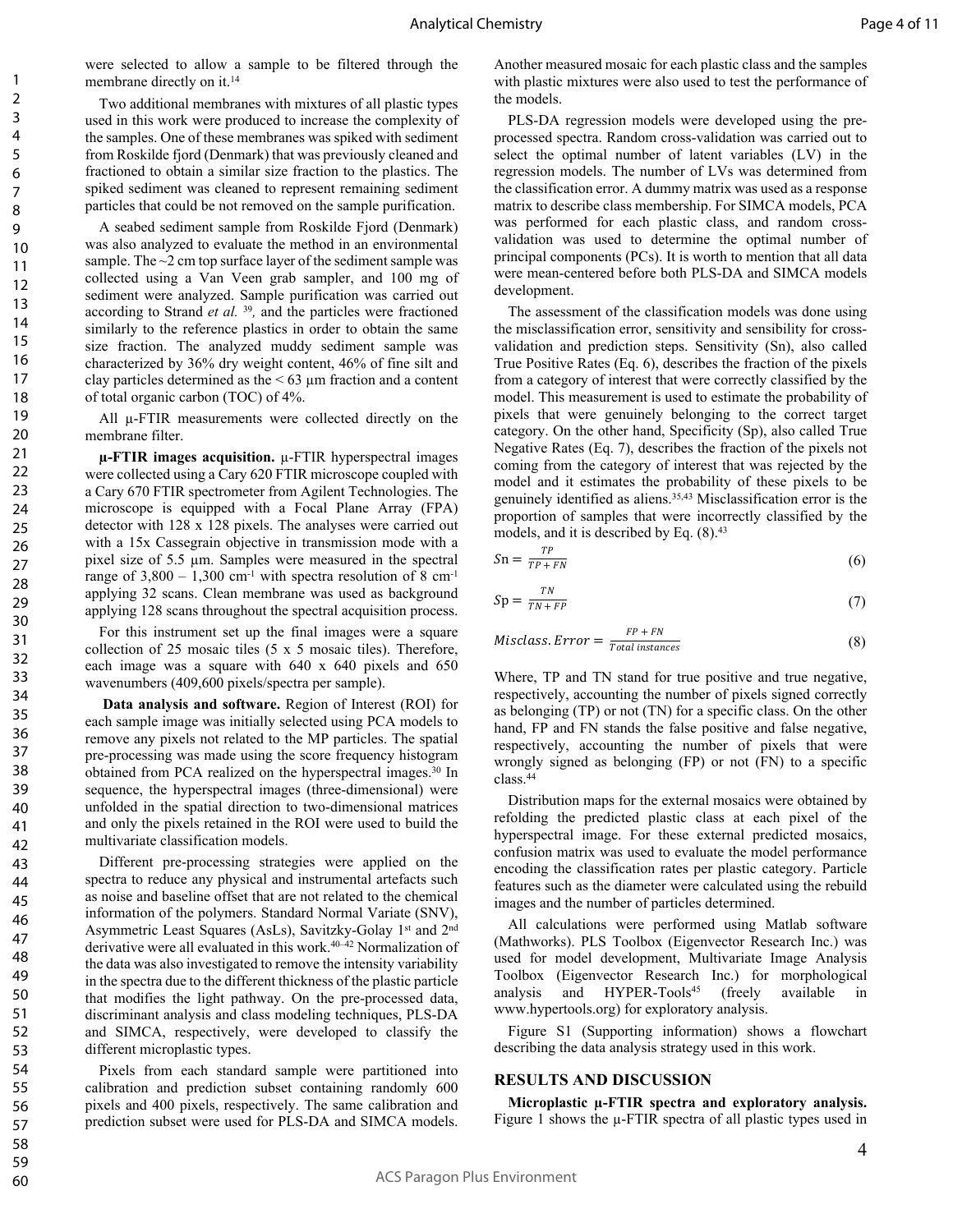this work and the corresponding data set used to develop the multivariate classification models. The spectral profile for each plastic type shows characteristic absorption bands with some differences among them. Although some spectral differences are appreciated, a high fraction of the spectral signal is overlapping in this spectral range. These spectral differences are highlighted in the fingerprint region  $(> 2000 \text{ cm}^{-1})$  due to the unique absorption bands for each compound. This region was not fully used in this work as the aluminum oxide filter was not suitably transparent over 1300 cm<sup>-1</sup>.<sup>14</sup> The main characteristic organic bands for these polymers can be observed in Figure 1a such as the –C-H stretching which arises from 3100 to 2800 cm-1 and around 1500 cm-1. The carbonyl peak presented in some plastic can be observed around 1700 cm-1 . The broad bands noticed around 3300 cm<sup>-1</sup> refers to the –NH stretching observed for PA and PU.<sup>14</sup>

Figure 1b shows the spectra set used in this work to develop the multivariate classification models. In general, µ-FTIR hyperspectral images have some interferences as a consequence of the camera focus, instrumental and samples issues, as well as interference by absorption of atmospheric constituents such as the  $CO<sub>2</sub>$ . The latter absorbs infrared light from 2600 to 2000 cm-<sup>1</sup>, and this region was therefore not included in the data analysis. The dataset was also influenced by baseline variation as a result of light scattering and partial light reflection due to plastic particle features. These plastic particles are heterogeneous in size, shape and thickness with rough surface causing variation in the spectra and their quality.46–48 These spectral interferences must be removed before any data analysis since it is not chemically related to the polymers. Thus, different preprocessing strategies were evaluated to overcome these physical effects on spectral data quality before developing the classification models.



**Figure 1.** (a) Pre-processed spectra (by AsLs)  $\mu$ -FTIR spectra of the synthetic organic polymers and (b) the dataset used for PCA.

Exploratory analysis was initially performed on the data set using a PCA model to depict the variability in the dataset (Figure 2). The score plot (Figure 2a) revealed clear differences

between the plastics with specific and distinct clustering for each plastic type. The PCA model in which the plastics are more clearly different was obtained using the 2nd derivative spectra with Savitzky-Golay filter applying 2<sup>nd</sup> order polynomial and 15 window width. In addition, normalization (Inf-Norm) was applied to the data to deal with changes in the spectra intensity related to the optical pathway (plastic thickness). Based on these results, all the subsequent multivariate models were developed using this pre-processing. Figure 2b shows the PCA loadings indicating the main spectral regions used to describe the PCs. These results also demonstrated that the spectral region used in this work provided adequate information to differentiate the plastic types.

**Multivariate Classification Models.** The SIMCA model was applied to the data set to evaluate its performance to sort different plastic types. Table S1 summarizes the SIMCA model results presenting the statistic assessment of the model for calibration and prediction subset. SIMCA model was built using 3-6 PCs with cumulative explained variance of 75.37  $\pm$ 12.03 %. In general, the SIMCA model had an excellent specificity ( $Sp \cong 1$ ) for all plastic types, and it demonstrates the model ability to identify the pixels that did not come from the interest category. The results also show the model ability to identify the plastic differences with low misclassification error ( 1.5%). The average sensitivity was 0.85, which indicates the fraction of pixels that were correctly classified by the model. The remaining pixels were either unclassified or misclassified. As the model had an excellent specificity, these pixels were not categorized by the model with probability value below the acceptance threshold.

These unsigned pixels typically had low quality spectra, and they are originated from areas of a particle that were poorly resolved due to an irregular surface or edge. It is important to note that it is preferential to have unsigned pixels rather than misclassifications to avoid false positive issues. The high similarity between the values obtained for calibration and prediction datasets indicate that the model is not under or overfitting.

Table S2 shows the confusion matrix for the SIMCA model derived from independent data for each plastic type. These results reiterate the findings based on the calibration and validation datasets. For all plastic types, most of the pixels were classified correctly. These images predictions did not show misclassification issues demonstrating the model ability to sort different plastic types and its ability to discriminate the classes studied.

Some particles from PVC samples were sorted as PC and PP due to sample contamination. These particles were not misclassified because their spectra were analyzed with a spectra library resulting in sample contamination.

Figure 3 shows an example of the prediction image for PA and PU samples presented in Table S2 and demonstrates the issue with pixels with weak quality spectra. These samples should only contain PU and PA, respectively. The center of the particles was correctly classified, but towards the particle edges, the SIMCA model has problems with classification. The same issue was observed for all plastics. The unsigned pixels are typically at the particle edges, and this was explored more below.

PLS-DA was also tested for microplastic classification, and Table S3 summarizes the model results applied for calibration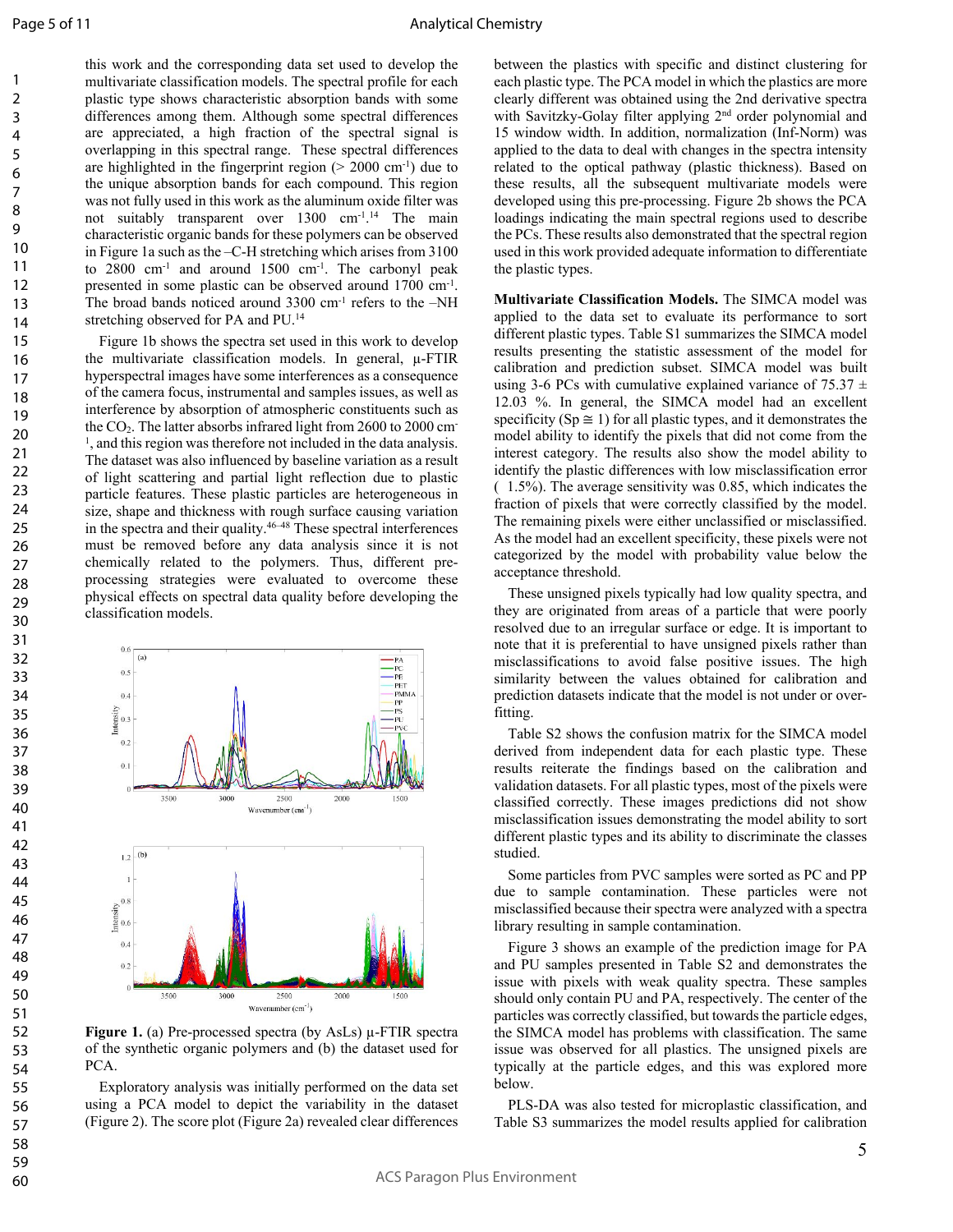and prediction subset. The model had better sensitivity in comparison with the SIMCA model with an excellent true positive rate for all plastic types. This means that there is a high probability (>95%) of correct classification for every single pixel in its plastic category for PLS-DA model. The PLS-DA approach did not significantly differ from the SIMCA model

concerning the ability to avoid false negative classifications, with specificity values also around one. However, the low misclassification rate  $($  < 1% for all plastic types) demonstrates the ability of the PLS-DA model to encompass variability in spectral quality within the classes.



**Figure 2.** (a) Score plot and (b) loadings obtained from a PCA model developed with all types of plastic.



**Figure 3.** Example of a small region the prediction image obtained from SIMCA (top row) and PLS-DA models (bottom row) for samples containing PU and PA only.

The superior sensitivity of the PLS-DA model can be explained by the nature of the model. PLS-DA models use the difference among the classes to determine the regression coefficient that will define the class features into the multivariate space. The PLS-DA regression coefficients account the spectral information which most describe the class variability and their difference from the other classes. The regression coefficients are orthogonal from each other, and

unique information about the class is described. Therefore, the PLS-DA model can better recognize the minor spectroscopic changes caused by the particles features (roughness) and edge effects.

 Table S4 shows the confusion matrix for PLS-DA model performed with external sample images for each plastic type. The proportion of unassigned pixels for each plastic type  $(< 4\%)$ is considerably lower than these obtained from the SIMCA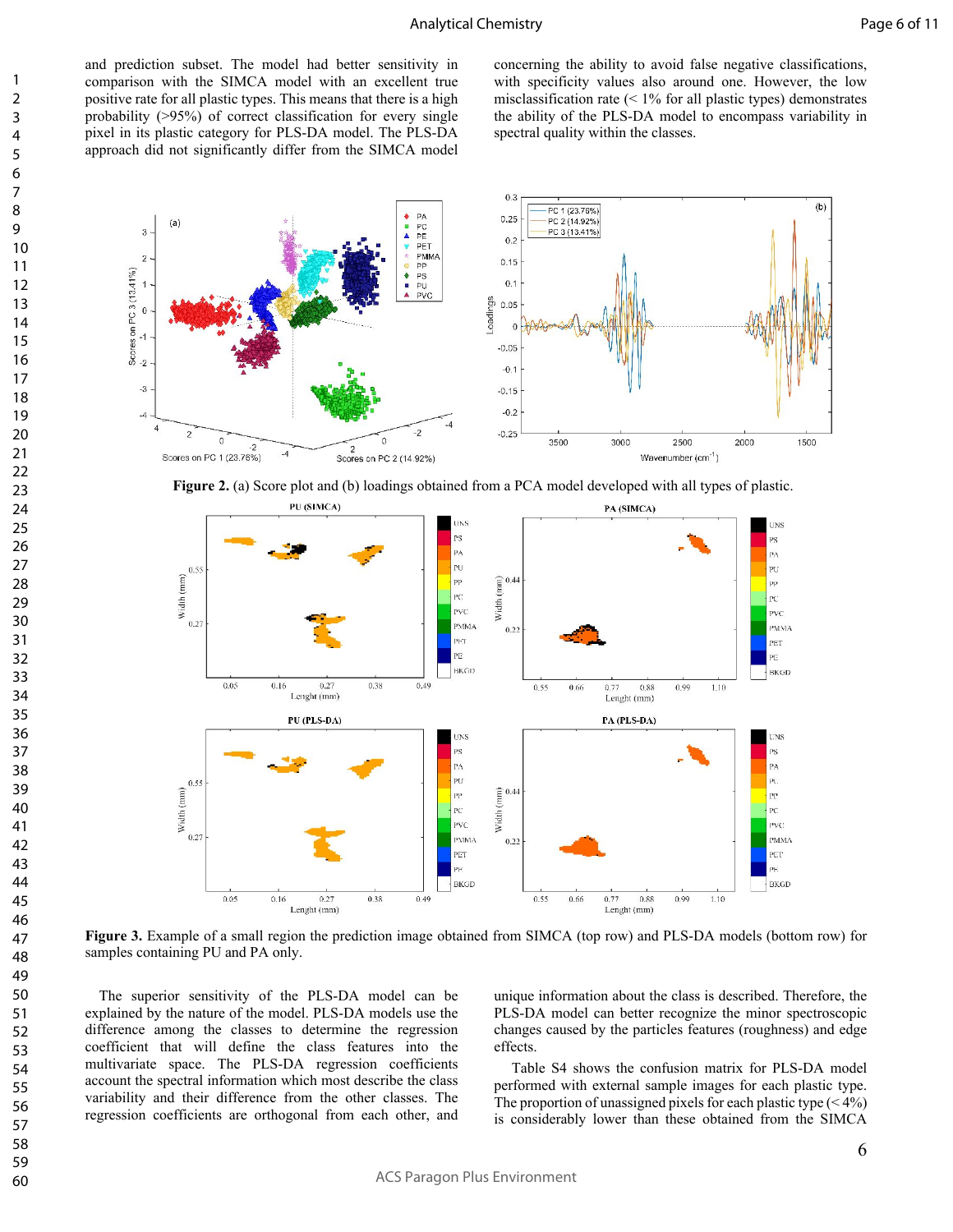model (5-25%). Figure 3 shows the PLS-DA predicted image for PU and PA, as presented by the SIMCA model. An improvement on the particle prediction is observed for PLS-DA model mainly around the particle edges. This demonstrates the better PLS performance to compute the spectra variability within the particle for all plastics.

Figure 4 shows the mix samples prediction for both PLS and SIMCA models. Both classification methods predicted effectively the core of the particles with 60% and 7% of unsigned pixels for SIMCA and PLS-DA, respectively.

Towards the particle edges, the SIMCA model had lower sensibility due to the spectra quality decay in this direction. The quality of the spectra for each pixel varies mainly for two

reasons: (1) the features of the particles such as irregularity, roughness and shape; and (2) the particle thickness that usually changes over the particle length modifying the light pathway and, consequently, the spectra intensity and their quality.10,17,44 Figure 5 shows the infrared spectra of a single PE particle and the variability in the spectra across the region covered by the particle. In general, the particle edges have poor spectra quality that makes these pixels classification more complex. An additional issue may arise from interference related to the background matrix (Anodisc), which influences the spectra on the particle edges. Although the pre-processing was carefully designed to remove these effects, it is clear that complete removal is not possible and this might influences pixel classification.<sup>44</sup>



**Figure 4.** Prediction image obtained for PLS-DA and SIMCA models applied to external Mix sample. Particle abundance numeration and size distribution are provided for the predicted image by PLS-DA model.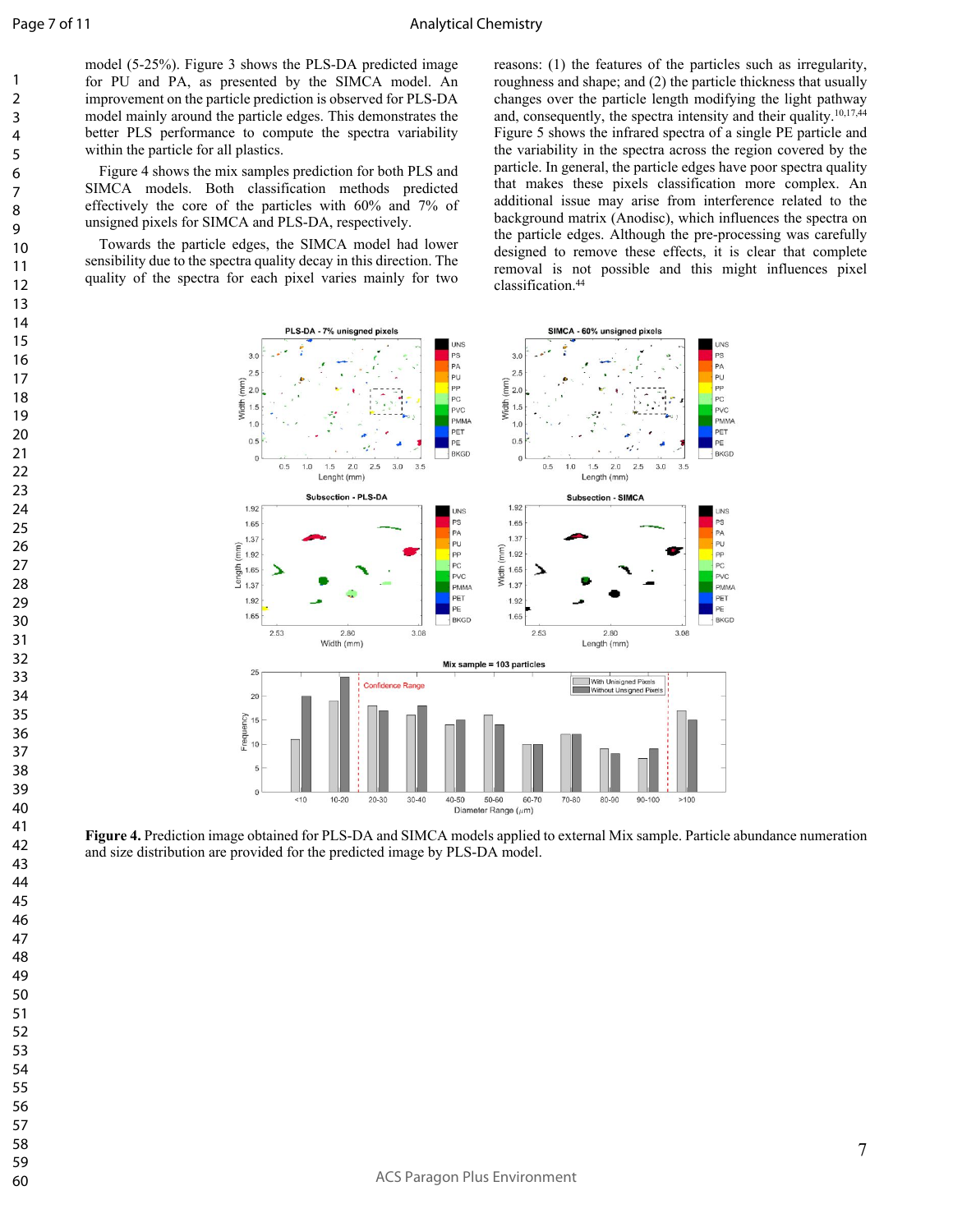

**Figure 5.** PE single particle with selected pixels and their spectra. The observed spectra are pre-processed by AsLs to obtain a comprehensive observation of the vibration bands.

Particles size distribution was also calculated using the predicted image sample of the plastic mixture by the PLS-DA model (Figure 4). The diameter of the particles was calculated in two different ways, size distribution with (1) and without (2) the unsigned pixels. The differences between these two strategies allow the global estimation of particles fraction that can be reliably estimated. Plastic particles over 100 µm refer to clustering that is a common issue in microplastic determination and it compromises the size distribution estimation. Plastic grouping can be avoided using surfactants such as sodium dodecyl sulfate (SDS).<sup>17</sup> As stated previously, the small particles can suffer from the background removal step and it mainly happened with the particles bellow 20 µm due to the spectra quality in these particles sizes. These small particles are close to the diffraction limit of IR spectroscopy  $(10 \mu m)$ providing poor spectra and low signal-to-noise ration that underestimate the classification and diameter determination. 10,49 The unsigned region also had some pixels classified by the model, and these pixels were counted as new particles after the region removal. For that reason, the smallest size fraction significantly increased the rate. The other size fraction also has rates variation, but it is more related to the new particle category size when the unsigned pixels were removed. Therefore, the confidence range for size distribution was set up between 20 and 100 µm in this work.

 Figure S2 shows the predicted mix plastic sample with spiked sediment classified with the PLS-DA model. The sediment was added on the sample to increase its complexity and evaluate the model performance. The sediment particles spiked in this sample have been removed together with the background because their spectra are basically offset and clearly different from the plastic spectra. This result is essential to reinforce the background removal since it reduces the size of the dataset and removes most of the interfering particles. In that way, mainly microplastic spectra are used for multivariate classification, and it also reduces false positives. This strategy is also supported by Wander *et al.* <sup>23</sup> that removed the membrane information to perform the microplastic data analysis in a smaller dataset. The predicted sample image presented 7% of unsigned pixels, and they were mainly pixels on the edge of the particles which is difficult to remove as discussed previously. The size distribution was split by plastic category for individual class distribution.

**Evaluation of an Environmental Sample.** The approach was also evaluated in a seabed sediment sample (Roskilde Fjord, Denmark) to investigate the model efficiency in an environmental sampling. Figure 6 shows the sediment sample predicted with the PLS-DA model. It worth noting that this approach can be applied in any environmental sample as long as the sample is purified to remove the majority of the interfering particles such as clay, silt and organic matter. This Roskilde Fjord sediment had a high content of organic matter and silt. Although the sediment sample was purified and most of the interfering particles were removed, a significant amount of fine silt particles persisted and were found on the membrane.

The majority of the pixels containing interfering particles were removed together with the background information since their signal is basically offset. The multivariate model predicted PE, PET, PA and PP particles on the sediment sample in the analyzed area (12 mm<sup>2</sup>), where from a content for microplastic particles in the sample, 2430 particles per kg of sediment in dry weight could be determined. Figure 6 also shows some few particles not recognized by the model (unsigned), demonstrating its ability to sort particles that are not one of the category classes and were not removed previously together with the background. The model ability to identify unknown particles were also performed using a produced wood sample, and all particles were unsigned by the model (Figure S3). The unsigned particles can be investigated, and new classes can be added on the model in an ever-expanding way. It is also important to remark the importance of the appropriate data pretreatment for correct assignment of microplastic and to avoid false positives results.<sup>50</sup> For instance, the differentiation of animal fur and PA can be obtained with the derivative spectra such as the one applied in this work.

The approach provides a wealth of information that can be useful for characterizing and tracing different sources of microplastics in environmental samples. Having individual size spectra of different polymer types, which can be generated in a few minutes, can potentially transform how microplastics samples are processed in the future. Additionally, the approach removes user bias and offers a method which can be standardized across laboratories. Furthermore, this strategy offers also agility in microplastic analysis with results delivered within few minutes improving time of monitoring programs with a fully automated approach. This proposed strategy is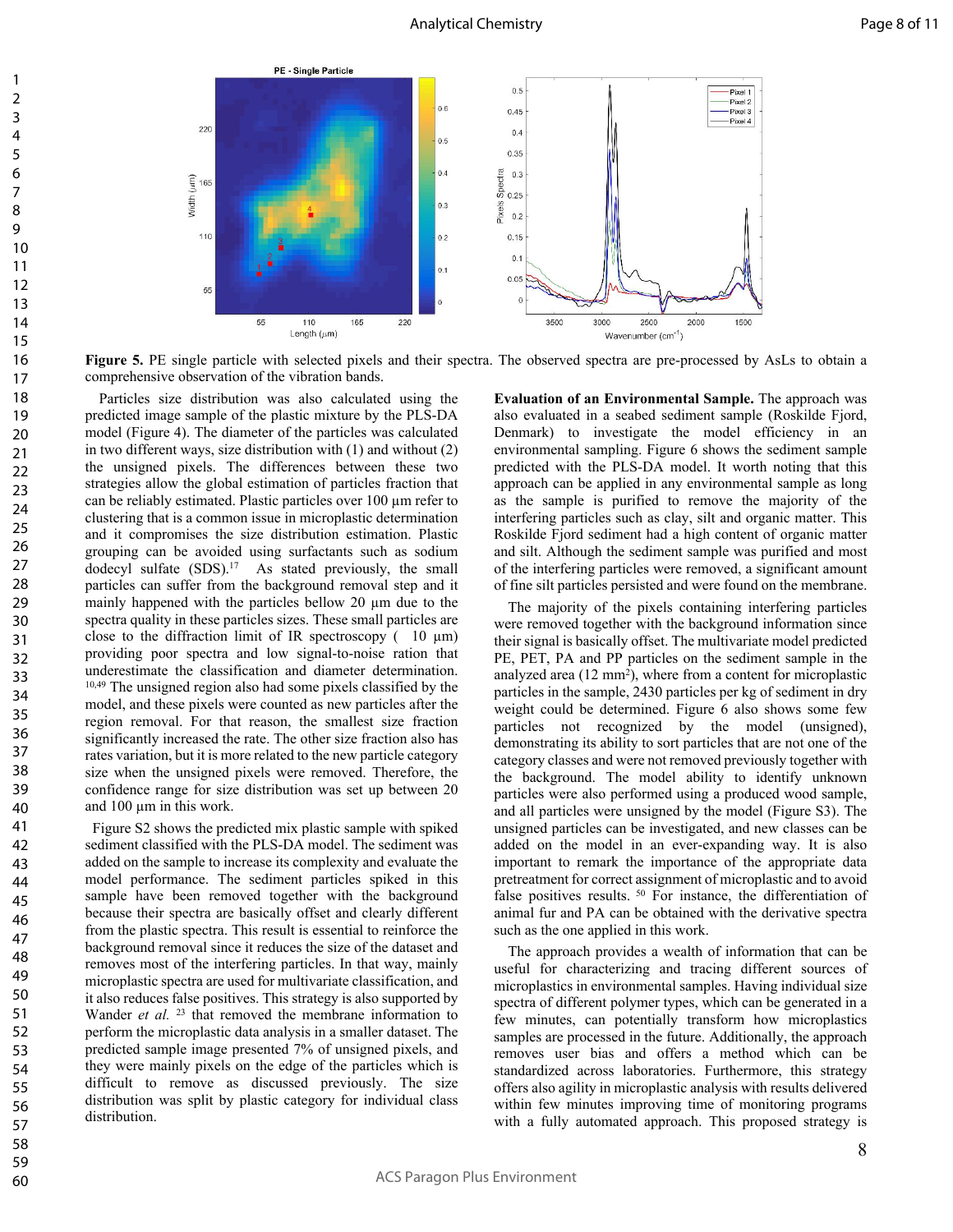faster than library search since a great part of the spectra information is removed, and the model regression coefficients (one for each category class) are used for microplastic classification. For instance, both prediction and size distribution

> **False Color Image**  $2.86$  $2.14$  $1.43$  $0.71$  $0.71$  $1.43$  $2.14$ 2.86

analyses in this work images (12 mm<sup>2</sup> ) were performed in around 10-15 minutes using a regular notebook. The analysis can be easily expanded to include the whole filter area, requiring more instrument and computational time.



**Figure 6.** Prediction of sediment sample (Roskilde Fjord, DK) for PLS-DA model.

#### **CONCLUSION**

This work derived a machine learning approach for using µ-FTIR hyperspectral images to quantify and characterize microplastic particles. The performance of PLS-DA and SIMCA models were compared on a range of conventional polymers. PLS-DA model performance was superior providing more specific and sensible model for all plastic classes. A mixed plastic sample could be classified with a high degree of precision and was capable of taking into account the effects of deteriorating spectral quality at particle edges. The SIMCA model had difficulties encompassing these artefacts. The derived method also provided particle analysis describing the number of particles and some features such as the diameter for each polymer type. These results demonstrate an approach to fully harness the potential of µ-FTIR hyperspectral for quantifying and qualifying microplastics. The proposed strategy demonstrated efficiency in a sediment sample, the developed model is equally applicable for different environmental samples as long as the samples are purified previously the spectroscopy analysis. Lastly, the proposed method also provided benefits for method standardization sorting the microplastic particles more automated using optimized spectra to extract the most information from the data.

#### **ASSOCIATED CONTENT**

#### **Supporting Information**

Tables with model results; Flowchart of the applied hyperspectral image analysis strategy; and image prediction results. Contact corresponding author for examples of MATLAB scripts required for carrying out the analysis.

#### **AUTHOR INFORMATION**

#### **Corresponding Author**

**Vitor Hugo da Silva** – *Department of Bioscience, Aarhus University, Frederiksborgvej 399, 4000 Roskilde, Denmark.* Email: vhs@bios.au.dk

#### **ACKNOWLEDGEMENTS**

This article was supported by the Danish Center for Environment and Energy (DCE) at Aarhus University and the Danish Center for

Research on Plastic Pollution (MarinePlastic) supported by the Velux Foundations. The DTU contribution was supported by the CLAIM (Cleaning Litter by developing and Applying Innovative Methods in European Seas) project which receives funding from the European Union's Horizon 2020 research and innovation programme under grant agreement No 774586.

#### **REFERENCES**

(1) PlasticEurope. *Plastics – the Facts 2019: An Analysis of European Plastic Production, Demand and Waste Data*; **2019**.

(2) Wang, W.; Wang, J. Investigation of Microplastics in Aquatic Environments: An Overview of the Methods Used, from Field Sampling to Laboratory Analysis. *TrAC Trends Anal. Chem.* **2018**, *108*, 195–202.

(3) Barnes, D.K.A.; Galgani, F.; Thompson, R.C.; Barlaz, M. Accumulation and Fragmentation of Plastic Debris in Global Environments. *Philos. Trans. R. Soc. B.* **2009**, *364*, 1985–1998..

(4) Kershaw, P.J.; Turra, A.; Galgani, F. Guidelines for the Monitoring and Assessment of Plastic Litter in the Ocean. *GESAMP Reports Stud.* **2019**, *99*, 126.

(5) Zhang, S.; Wang, J.; Liu, X.; Qu, F.; Wang, X.; Wang, X.; Li, Y.; Sun, Y. Microplastics in the Environment: A Review of Analytical Methods, Distribution, and Biological Effects. *TrAC Trends Anal. Chem.* **2019**, 62–72.

(6) Rochman, C.M.; Browne, M.A.; Underwood, A.J.; van Franeker, J.A.; Thompson, R.C.; Amaral-Zettler, L.A. The Ecological Impacts of Marine Debris: Unraveling the Demonstrated Evidence from What Is Perceived. *Ecology.* **2016**, *97* (2), 302–312.

(7) Auta, H.S.; Emenike, C.; Fauziah, S. Distribution and Importance of Microplastics in the Marine Environment: A Review of the Sources, Fate, Effects, and Potential Solutions. *Environ. Int.* **2017**, *102*, 165–176.

(8) González, D.; Hanke, G.; Tweehuysen, G.; Bellert, B.; Holzhauer, M.; Palatinus, A.; Hohenblum, P.; Oosterbaan, L. Riverine Litter Monitoring-Options and Recommendations. MSFD GES TG Marine Litter Thematic Report. *JRC Tech. Report. EUR 28307.* **2016**.

(9) Hanke, G.; Galgani, F.; Werner, S.; Oosterbaan, L.; Nilsson, P.; Fleet, D.; Kinsey, S.; Thompson, R.; Van Franeker, J.; Vlachogianni, T.; Palatinus, A.; Scoullos, M.; Veiga, J.; Matiddi,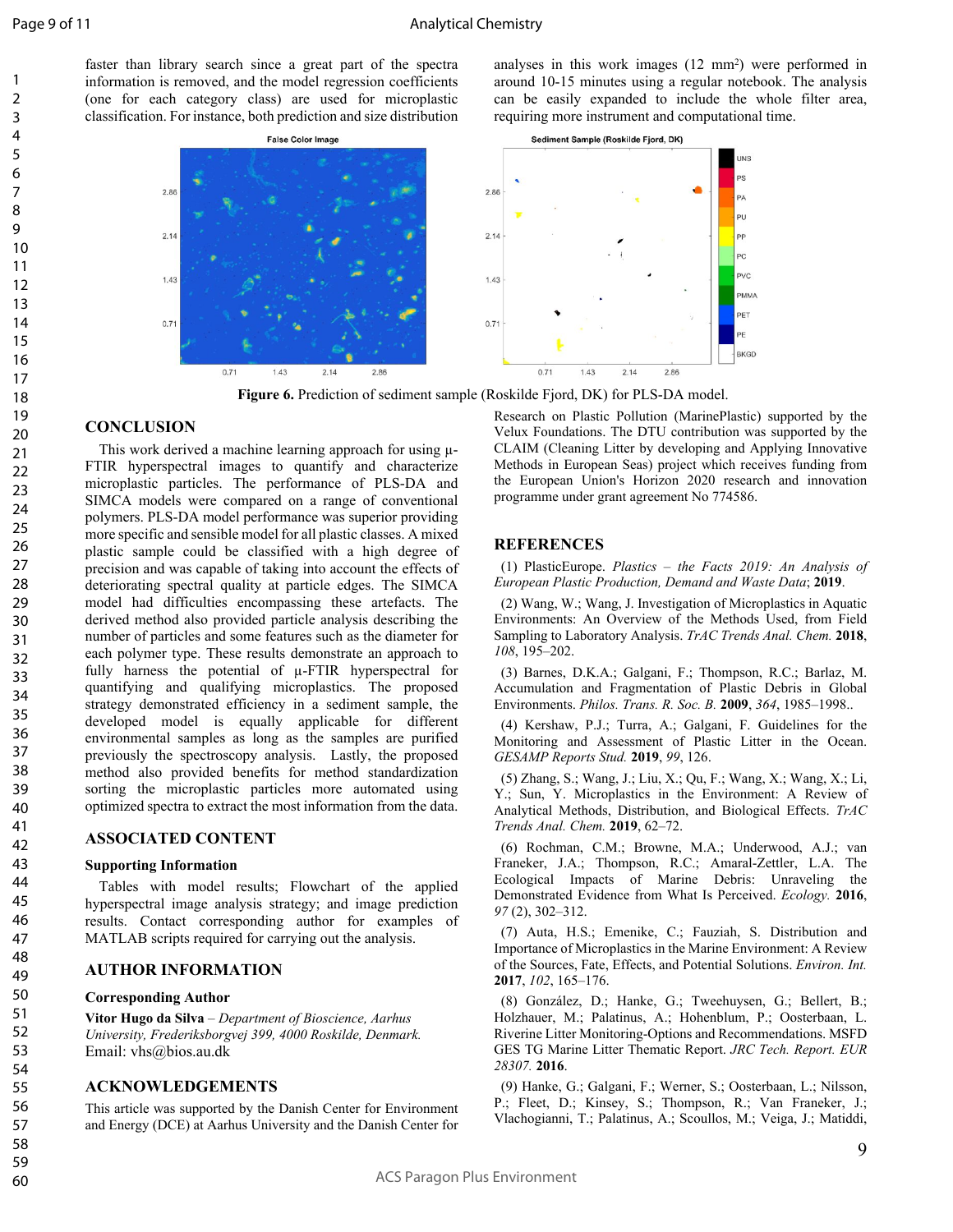M.; Alcaro, L.; Maes, T.; Korpinen, S.; Budziak, A.; Leslie, H.; Gago, J.; Liebezeit, G. Guidance on Monitoring of Marine Litter in European Seas. JRC Sci. *Policy Reports, EUR 2611.* **2013**.

(10) Käppler, A.; Fischer, D.; Oberbeckmann, S.; Schernewski, G.; Labrenz, M.; Eichhorn, K.J.; Voit, B. Analysis of Environmental Microplastics by Vibrational Microspectroscopy: FTIR, Raman or Both?. *Anal. Bioanal. Chem*. **2016**, 408 (29), 8377–8391.

(11) Peñalver, R.; Arroyo-Manzanares, N.; López-García, I.; Hernández-Córdoba, M. An Overview of Microplastics Characterization by Thermal Analysis. *Chemosphere*. 2020, 125170.

(12) Anger, P.M.; von der Esch, E.; Baumann, T.; Elsner, M.; Niessner, R.; Ivleva, N.P. Raman Microspectroscopy as a Tool for Microplastic Particle Analysis. *TrAC Trends Anal. Chem*. **2018**, 109, 214–226.

(13) Serranti, S.; Palmieri, R.; Bonifazi, G.; Cózar, A. Characterization of Microplastic Litter from Oceans by an Innovative Approach Based on Hyperspectral Imaging. *Waste Manag*. **2018**, 76, 117–125.

(14) Löder, M.G.J.; Kuczera, M.; Mintenig, S.; Lorenz, C.; Gerdts, G. Focal Plane Array Detector-Based Micro-Fourier-Transform Infrared Imaging for the Analysis of Microplastics in Environmental Samples. *Environ. Chem.* **2015**, 12 (5), 563.

(15) Salzer, R.; Siesler, H.W. *Infrared and Raman Spectroscopic Imaging, 2nd ed.* Wiley-VCH: Weinheim, 2014.

(16) Prats-Montalbán, J.M.; de Juan, A.; Ferrer, A. Multivariate Image Analysis: A Review with Applications. Chemom. Intell. Lab. Syst. **2011**, 107 (1), 1–23.

(17) Simon, M.; van Alst, N.; Vollertsen, J. Quantification of Microplastic Mass and Removal Rates at Wastewater Treatment Plants Applying Focal Plane Array (FPA)-Based Fourier Transform Infrared (FT-IR) Imaging. *Water Res.* **2018**, 142, 1–9.

 (18) Renner, G.; Sauerbier, P.; Schmidt, T.C.; Schram, J. Robust Automatic Identification of Microplastics in Environmental Samples Using FTIR Microscopy. *Anal. Chem.* **2019**, 91 (15), 9656–9664.

(19) Primpke, S.; Dias, P. A.; Gerdts, G. Automated Identification and Quantification of Microfibres and Microplastics. *Anal. Methods*. **2019**, 11, 2138–2147.

(20) Primpke, S.; Lorenz, C.; Rascher-Friesenhausen, R.; Gerdts, G. An Automated Approach for Microplastics Analysis Using Focal Plane Array (FPA) FTIR Microscopy and Image Analysis. *Anal. Methods*. **2017**, 9 (9), 1499–1511.

(21) Primpke, S.; Wirth, M.; Lorenz, C.; Gerdts, G. Reference Database Design for the Automated Analysis of Microplastic Samples Based on Fourier Transform Infrared (FTIR) Spectroscopy. *Anal. Bioanal. Chem.* **2018**, 410, 5131–5141.

(22) Liu, F.; Olesen, K. B.; Borregaard, A. R.; Vollertsen, J. Microplastics in Urban and Highway Stormwater Retention Ponds. *Sci. Total Environ.* **2019**, 671, 992–1000.

(23) Wander, L.; Vianello, A.; Vollertsen, J.; Westad, F.; Braun, U.; Paul, A. Exploratory Analysis of Hyperspectral FTIR Data Obtained from Environmental Microplastics Samples. *Anal. Methods*. **2020**, 12 (6), 781–791.

(24) Hufnagl, B.; Steiner, D.; Renner, E.; Löder, M. G. J.; Laforsch, C.; Lohninger, H. A Methodology for the Fast Identification and Monitoring of Microplastics in Environmental Samples Using Random Decision Forest Classifiers. *Anal. Methods*. **2019**, 11 (17), 2277–2285. 51 52 53 54 55

> (25) Amigo, J.M. (Ed.). *Data Handling in Science and Technology: Hyperspectral Imaging*, 32. Elsevier: Amsterdam,

2019.

(26) Bro, R.; Smilde, A.K. Principal Component Analysis. Anal. Methods **2014**, 6, 2812–2831.

(27) Granato, D.; Santos, J. S.; Escher, G. B.; Ferreira, B. L.; Maggio, R. M. Use of Principal Component Analysis (PCA) and Hierarchical Cluster Analysis (HCA) for Multivariate Association between Bioactive Compounds and Functional Properties in Foods: A Critical Perspective. *Trends Food Sci. Technol.* **2018**, 72, 83–90.

(28) Beebe, K.R.; Pell, R.J.; Seasholtz, M.B. *Chemometrics: A Practical Guide.* Wiley-Interscience: New York, 1998.

(29) Brereton, R.G. *Chemometrics: Data Analysis for the Laboratory and Chemical Plant.* Jonh Wiley & Sons Ltd.: Chichester, 2003.

(30) Vidal, M.; Amigo, J.M. Pre-Processing of Hyperspectral Images. Essential Steps before Image Analysis. *Chemom. Intell. Lab. Syst.* **2012**, 117, 138–148.

(31) Biancolillo, A.; Marini, F. Chemometric Methods for Spectroscopy-Based Pharmaceutical Analysis. *Front. Chem.* **2018**, 6, 576.

(32) Ballabio, D.; Todeschini, R. Multivariate Classification for Qualitative Analysis. In Infrared Spectroscopy for Food Quality Analysis and Control. *Academic Press.* **2009,** 83–104.

(33) Brereton, R.G.; Lloyd, G.R. Partial Least Squares Discriminant Analysis: Taking the Magic Away. *J. Chemom.* **2014**, 28 (4), 213–225.

(34) Calvini, R.; Orlandi, G.; Foca, G.; Ulrici, A. Development of a classification algorithm for efficient handling of multiple classes in sorting eystems based on hyperspectral imaging. *J. Spectr. Imaging.* **2018**, 7, 13.

(35) De Luca, S.; Bucci, R.; Magrì, A.D.; Marini, F. *Class Modeling Techniques in Chemometrics: Theory and Applications.* In Encyclopedia of Analytical Chemistry; John Wiley & Sons, Ltd: Chichester, UK, 2018; 1–24.

(36) Marini, F. Classification Methods in Chemometrics. *Curr. Anal. Chem.* **2010**, 6 (1), 72–79.

(37) Cocchi, M.; Biancolillo, A.; Marini, F. Chemometric Methods for Classification and Feature Selection. *Compr. Anal. Chem.* **2018**, 82, 265–299.

(38) OSPAR Convention for the Protection of the Marine Environment of the North-East Atlantic. *Proposal for a Candidate Indicator on Micro Litter in Sediments.* In Meeting of the Environmental Impact of Human Activities Committee (EIHA); Dordrecht, 2018.

(39) Strand, J.; Lundsteen, S.; Murphy, F. *Microplastic-like Particles in Seabed Sediments from Inner Danish Waters 2015*. Danish Center for Enviroment and Energy. 2019.

(40) Rinnan, Å.; Berg, F. van den; Engelsen, S. B. Review of the Most Common Pre-Processing Techniques for near-Infrared Spectra. *TrAC - Trends Anal. Chem.* **2009**, 28 (10), 1201–1222.

(41) Eilers, P.H.C. A Perfect Smoother. *Anal. Chem.* 2003, 75, 3631–3636.

(42) Boelens, H.F. .; Dijkstra, R.J.; Eilers, P.H.C.; Fitzpatrick, F.; Westerhuis, J.A. New Background Correction Method for Liquid Chromatography with Diode Array Detection, Infrared Spectroscopic Detection and Raman Spectroscopic Detection. *J. Chromatog*r. A. **2004**, 1057, 21–30.

(43) Fielding, A. H.; Bell, J.F.A Review of Methods for the Assessment of Prediction Errors in Conservation Presence/Absence Models. *Environ. Conserv.* **1997**, 24 (1), 38–49.

(44) Amigo, J. M.; Babamoradi, H.; Elcoroaristizabal, S. Hyperspectral Image Analysis. A Tutorial. *Anal. Chim. Acta.* **2015**,